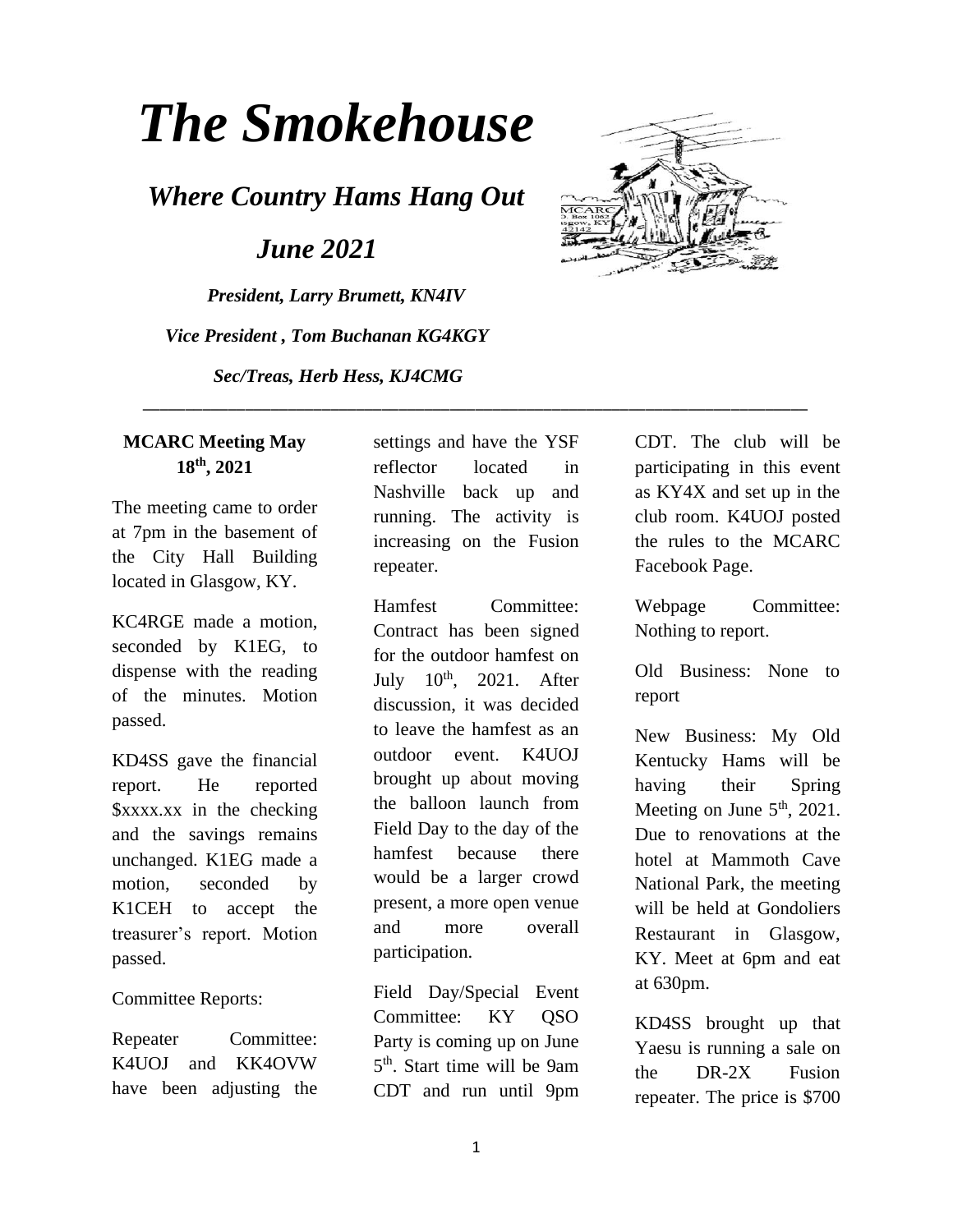for a bare bones model and \$900 for a setup with the IP board.

No further business to come before the members, KC4RGE made a motion, seconded by K4UOJ to adjourn. Motion passed. There were 20 members present at the meeting.



## **History of ARRL Field Day**

The first ARRL Field Day was held on the second Saturday in June 1933. The winner of the contest was the W4PAW team who scored 1876 points. The initial event, organized by F. E Handy, was such a hit with the amateur radio community that it became an annual tradition, with 1942 through to 1945 being the only years that Field Day hasn't been held, due to World War II.

For many, the big draw of Field Day is the competition–a highfrequency dash to make contact with as many stations as possible. The rules state that if setup

commences before the contest starts then participants have 24 hours to chase their contacts, whereas those who commenced set up as the contest started have 27 hours. In 1968 the rules were changed and it became mandatory for everyone to set up within the 27-hour timeframe, but the change proved unpopular and it was readjusted again in 1969 to the rules that are used today.

Each station will exchange information with other participating stations. For the North American Field Day, the exchange consists of the station [call sign;](https://en.wikipedia.org/wiki/Call_sign) the name of the ARRL-recognized section from which the station is operating (called Grid Square); and a class designator which indicates the type of location (whether in a vehicle, outdoors, or in a home), the number of people operating and number of transmitters being used, plus information about the type of electrical power source connected to (conventional or emergency sources like batteries, solar, generator, wind, etc.). The event is now widely sponsored by the International Amateur Radio Union (IARU) and

has begun to spread its wings overseas in many countries.

The contest portion of Field Day has two purposes: The primary purpose is to test the group's ability to plan operations that can be effective for an entire twenty-four-hour period, including operator endurance and adequate numbers of operators for a shift operation. The secondary purpose is to demonstrate the technical proficiency of the station that has been quickly constructed for the contacts: In theory, a better station will be capable of emergency operations in dire conditions; such a station will also be capable of making more contacts during the contest portion of Field Day. Point systems are structured to motivate emergency preparedness activities, such as designating a safety officer for the station or incorporating auxiliary power capabilities.

Although many amateur radio enthusiasts work hard to win the contest in their entry category, the social side of the event has grown over the years too. Camping and cookouts are commonplace, with those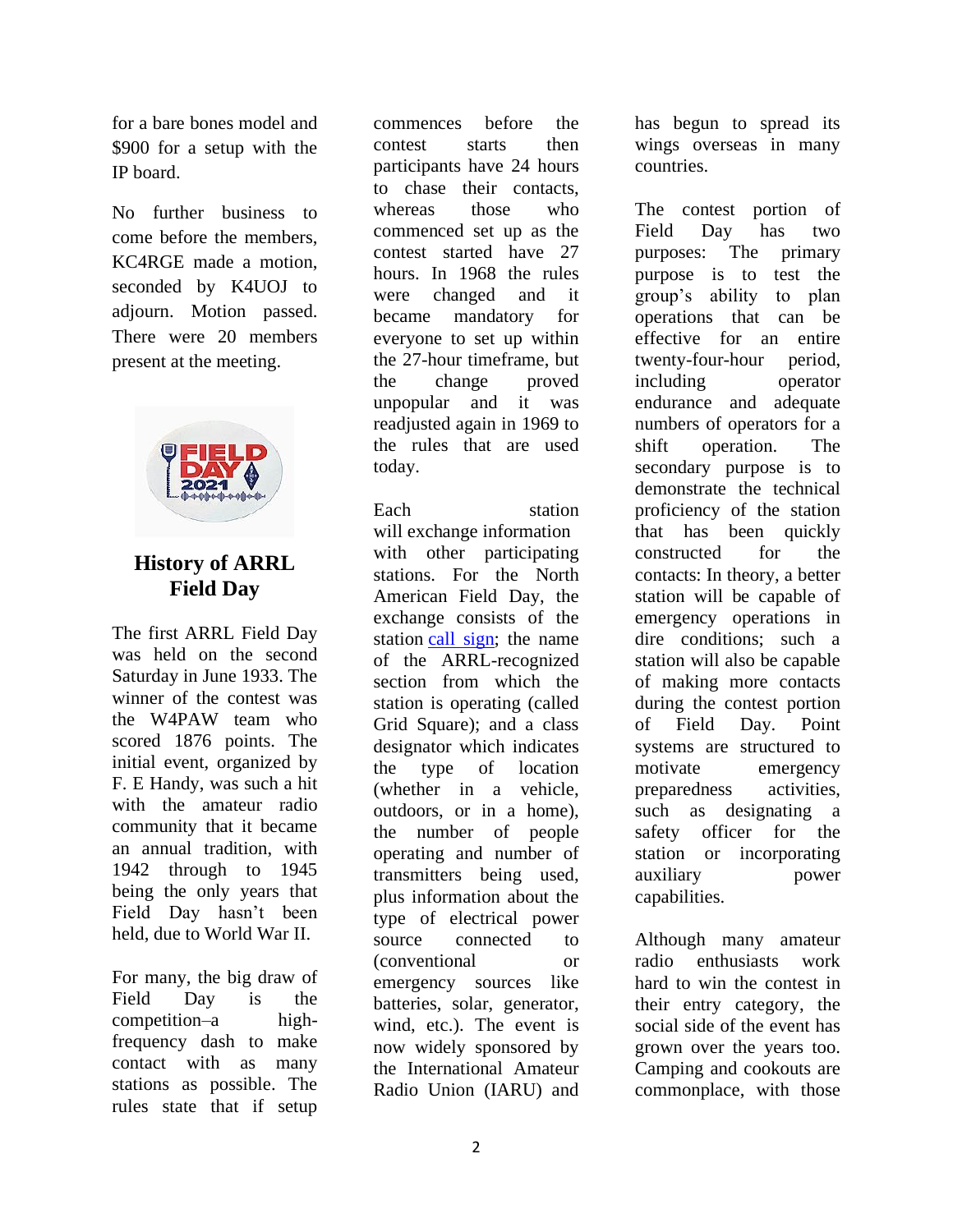operating the radios in rotating shifts to keep the stations on the air.

Field Day is frequently used to attract significant publicity for amateur radio, and some clubs simultaneously demonstrate technologies including [single](https://en.wikipedia.org/wiki/Single_sideband)  [sideband](https://en.wikipedia.org/wiki/Single_sideband) voice, [Morse](https://en.wikipedia.org/wiki/Morse_code)  [code,](https://en.wikipedia.org/wiki/Morse_code) older and new digital modes alike (such as [RTTY,](https://en.wikipedia.org/wiki/RTTY) [PSK31,](https://en.wikipedia.org/wiki/PSK31) and [FT8,](https://en.wikipedia.org/wiki/WSJT_(amateur_radio_software)#FT8) among others), and even two-way communication via [amateur radio satellite.](https://en.wikipedia.org/wiki/Amateur_radio_satellite)



#### **Radio Amateurs of Canada Invites Participation in the RAC Canada Day Contest**

Here's a chance to enjoy an operating event that is *not* on a weekend. Help Canada celebrate its birthday on the air during the RAC Canada Day Contest on Thursday, July 1 — just a few days ahead of Independence Day in the US. Canada Day is the anniversary of Canada's confederation, when the three colonies of Canada, Nova Scotia, and New Brunswick united into the Dominion of Canada on

July 1, 1867. The RAC Contest Committee is asking all participants in the 2021 Canada Day Contest to follow guidelines provided by the government and by health officials in their respective areas for any multioperator categories.

The Canada Day Contest begins on July 1, 0000 UTC (the evening of Wednesday, June 30, in North American time zones) and continues through 2359 UTC. Bands include 160, 80, 40, 20, 15, 10, 6, and 2 meters, CW and phone (SSB, FM, AM, etc.). Stations in Canada send signal report plus province or territory. VE0s and stations outside Canada send a signal report and a serial number. Contacts with stations in Canada or VE0s are worth 10 points. Contacts with stations outside Canada are worth 2 points. Contacts with RAC official stations — all have RAC as the suffix — are worth 20 points. Stations may be worked once on each mode on each of the available bands. CW contacts in conventional phone subbands are not allowed, nor are phone contacts in the conventional CW subbands.

Canada's 10 provinces and three territories serve as multipliers for the event.



#### **3Y0J DXpedition to Bouvet Island Cancelled**

The Intrepid-DX Group announced over the weekend that it has cancelled its longanticipated **[3Y0J](https://3y0j.com/)** DXpedition to Bouvet Island. The DXpedition team had planned to travel to Bouvet via the *RV Braveheart*, owned by Nigel Jolly, K6NRJ. Jolly has told the DXpedition that Braveheart is being sold and he's cancelled its contract for the 3Y0J voyage.

"The global pandemic has impacted the expedition charter vessel business very hard; this includes the venerable *RV Braveheart*, which has provided outstanding safety and service to many DXpeditions," DXpedition co-leaders Paul Ewing, N6PSE, and Kenneth Opskar LA7GIA, said in announcing the news on June 13. "Today, we were informed that *Braveheart*